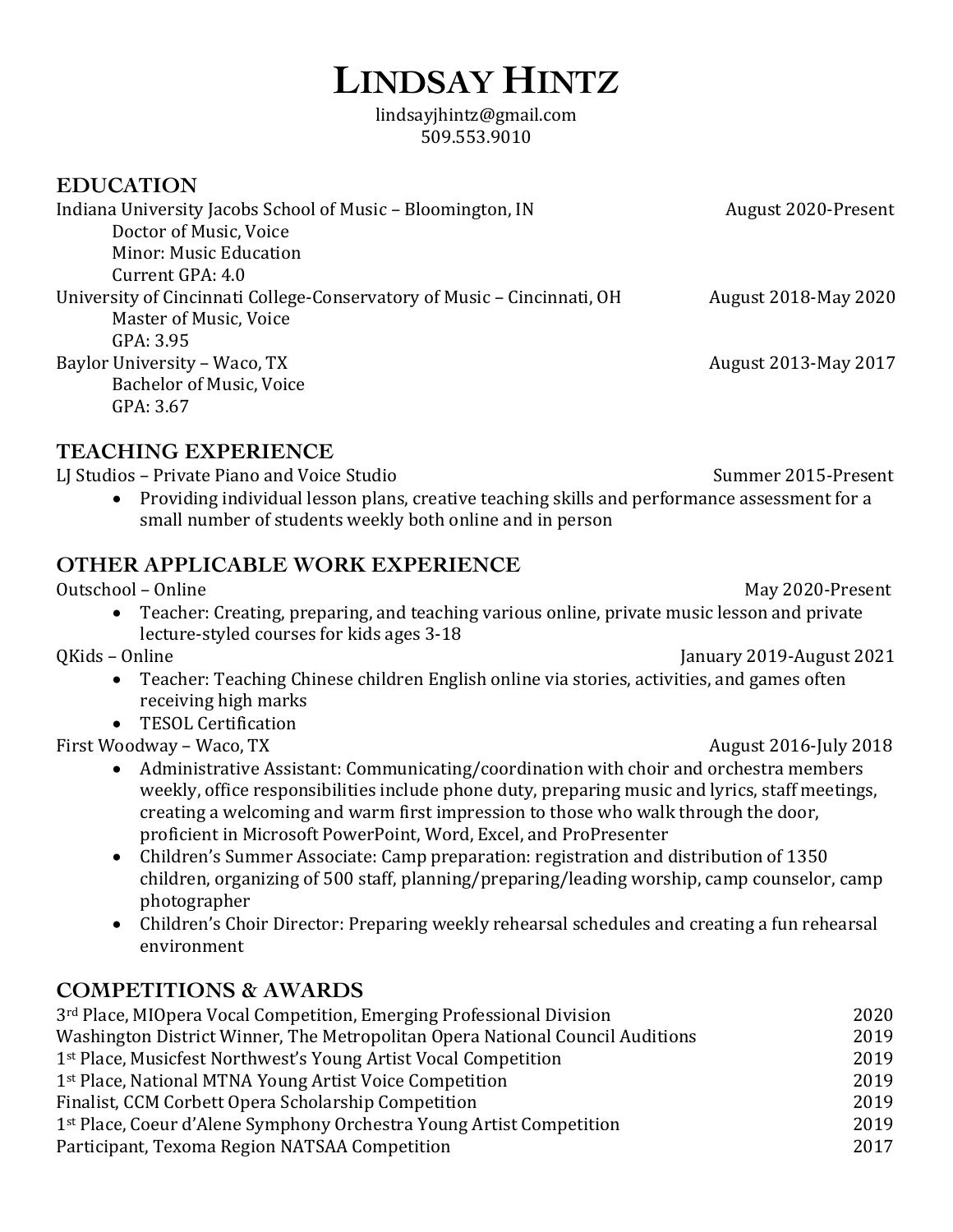| Recipient, James McKinney Award                                      | 2017 |
|----------------------------------------------------------------------|------|
| 1 <sup>st</sup> Place, DFW NATS Competition                          | 2017 |
| <b>Baylor University Thomas Stewart Award</b>                        | 2017 |
| Finalist, Semper Pro Musica Competition                              | 2017 |
| Semi-Finalist, Texoma NATS Competition                               | 2016 |
| Semi-Finalist, Texoma NATS Competition                               | 2015 |
| 3rd Place, Northwest Young Voices Competition                        | 2015 |
| Semi-Finalist, National NATS Competition                             | 2015 |
| 1 <sup>st</sup> Place, DFW NATS Competition                          | 2015 |
| 1 <sup>st</sup> Place, Texoma NATS Competition                       | 2014 |
| 1 <sup>st</sup> Place, FMC Stand and Be Heard Anthem Singing Contest | 2014 |
| Finalist, Coeur d'Alene Young Artist Competition                     | 2014 |
| Semi-Finalist, Texoma NATS Competition                               | 2013 |
|                                                                      |      |

#### **TEACHERS COACHES DIRECTORS CONDUCTORS** Heidi Grant Murphy Kevin Murphy Michael Shell Arthur Fagen Gwendolyn Coleman Kathleen Kelly Robin Guarino Randall Umstead Marie-France Lefebvre Marcus Shields Jorge Luis Uzcátegui Barbara Clark **Donna Loewy** Audrey Chait **Audrey Chait** Jan Pellant Lexa Ferrill Kenneth Griffiths Amanda Consol Daniel Mallampalli Emily Sternfeld-Dunn Lisa Hasson **Die Gelanne Contavio Cardenas** Susan Ashbaker **Benjamin** Smith Dean Williamson Cris Frisco Rebecca Herman Joseph Li Fábio Bezuti Rolando Russo **MASTERCLASSES**

| Laura Brooks Rice    | <b>CoOPERAtive Program</b> | 2019 |
|----------------------|----------------------------|------|
| Ryan Taylor          | <b>Baylor University</b>   | 2017 |
| Kathleen Kelly       | <b>Baylor University</b>   | 2016 |
| <b>Thomas Cannon</b> | <b>Baylor University</b>   | 2016 |
| Julie Simson         | Texoma NATS Conference     | 2016 |
| Jaime Barton         | <b>Baylor University</b>   | 2015 |

#### **PROGRAMS**

| Member, Luke A. Housner – Summer Opera Workshop (LAH-SOW)                         | 2019 |
|-----------------------------------------------------------------------------------|------|
| Fellow, CoOPERAtive Program                                                       | 2019 |
| Young Artist, Accademia Vocale Lorenzo Malfatti Training Intensive Program (AVLM) | 2016 |

### **ROLES PERFORMED**

| Second Lady       | Die Zauberflöte      | Indiana University-JSOM      | 2021 |
|-------------------|----------------------|------------------------------|------|
| Miss Jessel       | Turn of the Screw    | Indiana University-JSOM      | 2021 |
| Pamina*           | Die Zauberflöte      | University of Cincinnati-CCM | 2020 |
| Diana             | La Calisto           | University of Cincinnati-CCM | 2019 |
| Miss Copeland     | Dinner at Eight      | University of Cincinnati-CCM | 2019 |
| Serpetta          | La finta giardiniera | <b>Baylor Opera Theatre</b>  | 2017 |
| Antonia           | Man of La Mancha     | <b>Baylor Opera Theatre</b>  | 2016 |
| Ida               | Die Fledermaus       | <b>Baylor Opera Theatre</b>  | 2016 |
| <b>Bridesmaid</b> | Trial by Jury        | <b>Baylor Opera Theatre</b>  | 2014 |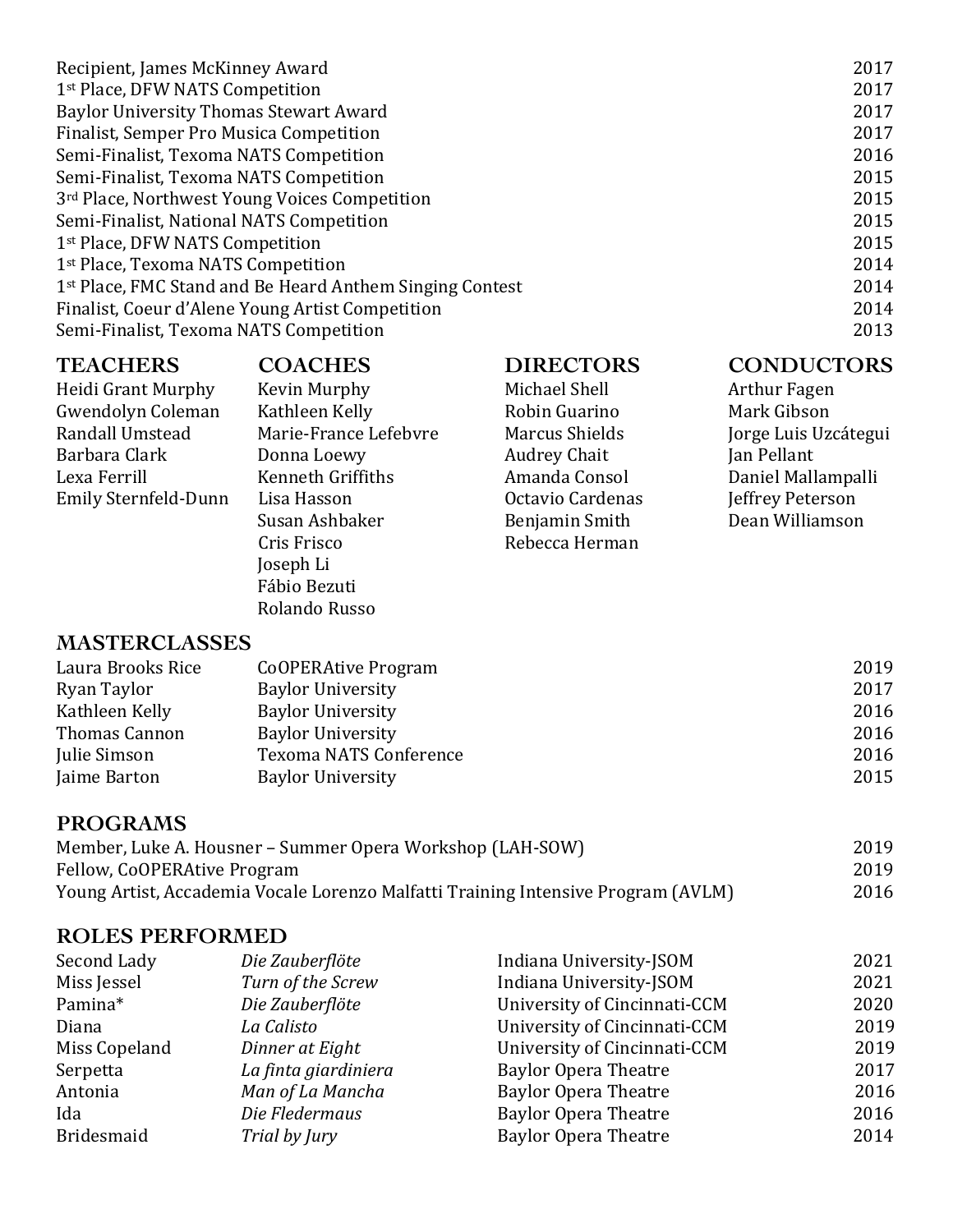#### **SCENES PERFORMED**

| Musetta | La bohéme-Act III Finale                                       | Accademia Vocale Lorenzo Malfatti Prog. | 2016 |
|---------|----------------------------------------------------------------|-----------------------------------------|------|
| Susanna | Le nozze di Figaro-Act 1, Sc. 1                                | <b>Baylor Acting for Singers Class</b>  | 2015 |
| Antonia | The Tales of Hoffman- #19 Trio Baylor Acting for Singers Class |                                         | 2015 |
| Susanna | Le nozze di Figaro- Act IV Finale Baylor Opera Theatre         |                                         | 2015 |
| Alice   | <i>Falstaff-Act 1, Sc. 2</i>                                   | Baylor Opera Theatre                    | 2014 |

#### **CONCERT PERFORMANCES**

| Soloist* | Monteverdi's Vespers of 1610  | <b>CCM Chamber Choir</b>      | 2020 |
|----------|-------------------------------|-------------------------------|------|
| Soloist  | Bach's Magnificat             | <b>CCM Chamber Choir</b>      | 2019 |
| Soloist  | <b>Young Artist Concert</b>   | Spokane Symphony              | 2019 |
| Soloist  | <b>Winner's Concert</b>       | <b>CDA Symphony Orchestra</b> | 2019 |
| Soloist  | Britten's Rejoice in the Lamb | Baylor A Cappella Choir       | 2017 |
| Soloist  | Arnesen's Magnificat          | Baylor Bella Voce Choir       | 2015 |

\*Performances did not occur due to COVID – 19 pandemic

#### **VOCAL CHAMBER MUSIC**

| Canti Amorosi              | Claudio Monteverdi               | <b>CCM Chamber Chorus</b>                 | 2019 |
|----------------------------|----------------------------------|-------------------------------------------|------|
| Gloria                     | Antonio Vivaldi                  | <b>Baylor Graduate Conducting Recital</b> | 2017 |
|                            | <b>OPERA CHORUS PERFORMANCES</b> |                                           |      |
| Chorus                     | La Clemenza di Tito              | University of Cincinnati-CCM              | 2019 |
| Chorus                     | La fille du regiment             | <b>Baylor Opera Theatre</b>               | 2015 |
| Chorus                     | L'elisir d'amore                 | <b>Baylor Opera Theatre</b>               | 2015 |
| <b>CHORAL PERFORMANCES</b> |                                  |                                           |      |
| Magnificat                 | Johann Sebastian Bach            | <b>CCM Chamber Choir</b>                  | 2019 |
| Les Noces                  | Igor Stravinsky                  | <b>CCM Chamber Choir</b>                  | 2019 |
| St. John Passion           | Johann Sebastian Bach            | <b>CCM Chamber Choir</b>                  | 2018 |
| Elijah                     | Felix Mendelssohn                | Ft. Worth Symphony                        | 2014 |

#### **REPERTOIRE**

#### **Opera Arias English**

Emily's Aria (Take Me Back) **Dur Town** Cour Town Ned Rorem Have Peace, Jo **Example 2018** Little Women Mark Adamo Heavens, how bright it is! Anna Karenina David Carlson How Beautiful It Is **Example 20** Turn of the Screw Benjamin Britten Injurious Hermia! The A Midsummer's Night Dream Benjamin Britten It's My Wedding (Adelaide's Aria) The Enchanted Pig Free and Mension Dove Steal Me. Sweet Thief Free The Old Maid and The Thief Free Gian Carlo Men

#### **French**

- Adieu, notre petite table Manon Manon Manon Jules Massenet Comme autrefois The Comme autrefois Europe Comme autrefois Europe Cesaret Center Georges Bizet Il est doux, il est bon Ferodiade Ferodiade Massenet Je dis que rien ne m'épouvante Carmen Carmen de Carmen Georges Bizet **Je suis encor CO Manon Manon Jules Massenet** Je veux vivre Roméo et Juliette Charles Gounod
- The Old Maid and The Thief Gian Carlo Menotti
- 
- 
-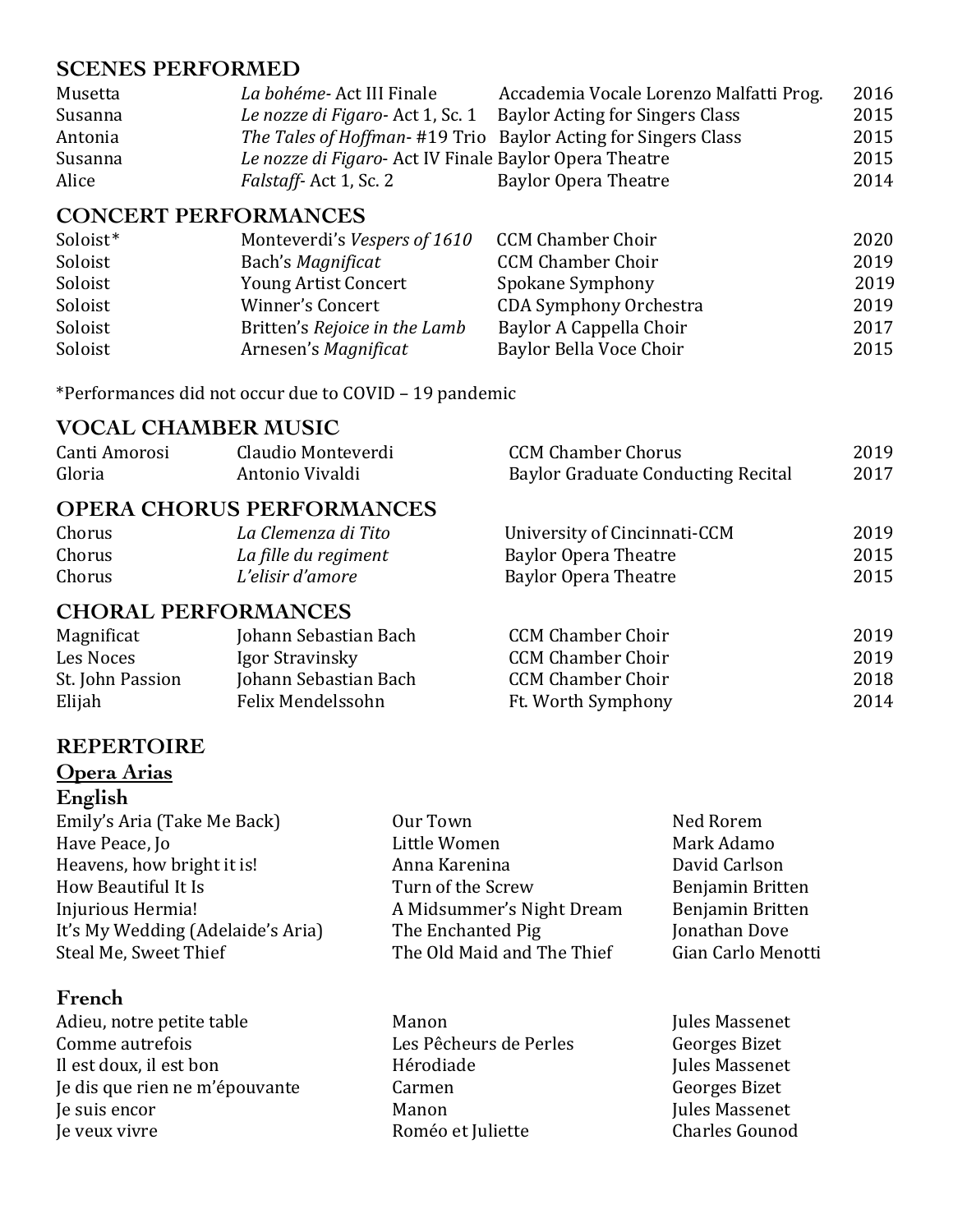#### **German**

Ach, ich fühl's **Einestein Einer Schweiter aus Die Zauberflöte** Wolfgang Amadeus Mozart Klänge der Heimat (Csárdás) Die Fledermaus Johann Strauss O wär ich schon mit dir vereint Fidelio Fidelio Ludwig von Beethoven Und ob die Wolke sie verhülle Der Freischütz Carl Maria von Weber 

#### **Italian**

Batti, batti, o bel Masetto **Station Exercision** Don Giovanni North Wolfgang Amadeus Mozart Bel piacere **Agrippina** Agrippina George Frideric Handel Ch'io mai vi possa Siroe Siroe Siroe George Frideric Handel Chi il bel sogno di Doretta La Rodine Chi il bel sogno di Doretta La Rodine Chi il bel sogno di Doretta La Rodine Chi i Come scoglio Così fan tutte Wolfgang Amadeus Mozart Chi vuoi godere il mondo 
La finta giardiniera 
Univuoi godere il mondo La finta giardiniera 
Univuoi godere il mondo Da tempeste il legno infranto Giulio Cesare George Frideric Handel Deh vieni, non tardar and the nozze di Figaro Molfgang Amadeus Mozart Donde lieta La bohème Giacomo Puccini Dove sono i bei momenti entertain- Le nozze di Figaro Solomo Wolfgang Amadeus Mozart Lusinghe più care  $\qquad \qquad$  Alessandro  $\qquad \qquad$  George Frideric Handel Mi chiamano Mimì La bohème Giacomo Puccini Mio caro bene The Rodelinda Channel George Frideric Handel Morrai, si **Morrai, si** Rodelinda **Rodelinda** George Frideric Handel O mio babbino caro Gianni Schicchi Giacomo Puccini Oh! Quante volte **I** Capuleti e i Montecchi Vincenzo Bellini Porgi, amor **Example 20** Le nozze di Figaro Molfgang Amadeus Mozart Quando men vo La Bohème Giacomo Puccini Quel guardo il cavaliere Contrasses donno DonPasquale Caetano Donizetti Sul fil d'un soffio etesio Falstaff Falstaff Giuseppe Verdi Un moto di gioia **Le** nozze di Figaro Wolfgang Amadeus Mozart V'adoro, pupille 
Giulio Cesare

George Frideric Handel Và godendo Serse Serse George Frideric Handel Verdi prati **Alcina** Alcina **Alcina** George Frideric Handel

## **Oratorio Arias**

**English**  Come unto Him **Messiah** Messiah George Frideric Handel He Shall Feed His Flock Messiah Messiah George Frideric Handel Hear ve, Israel! The Contract Elijah Felix Mendelssohn I Know that My Redeemer Liveth Messiah Messiah George Frideric Handel Oh, had I Jubal's lyre **International Community** Joshua George Frideric Handel

**Latin** 

#### **Art Songs**

**English**  A Prayer to Saint Catherine  $N/A$  Virgil Thomson Amor Cabaret Songs, Vol. 1 William Bolcom

Appena mi vedon by a controller can be a finta giardiniera can be a wolfgang Amadeus Mozart

Laudate Dominum Vesperae Solennes de Confessore Wolfgang Amadeus Mozart Pie Iesu and The Requiem Requiem and Cabriel Fauré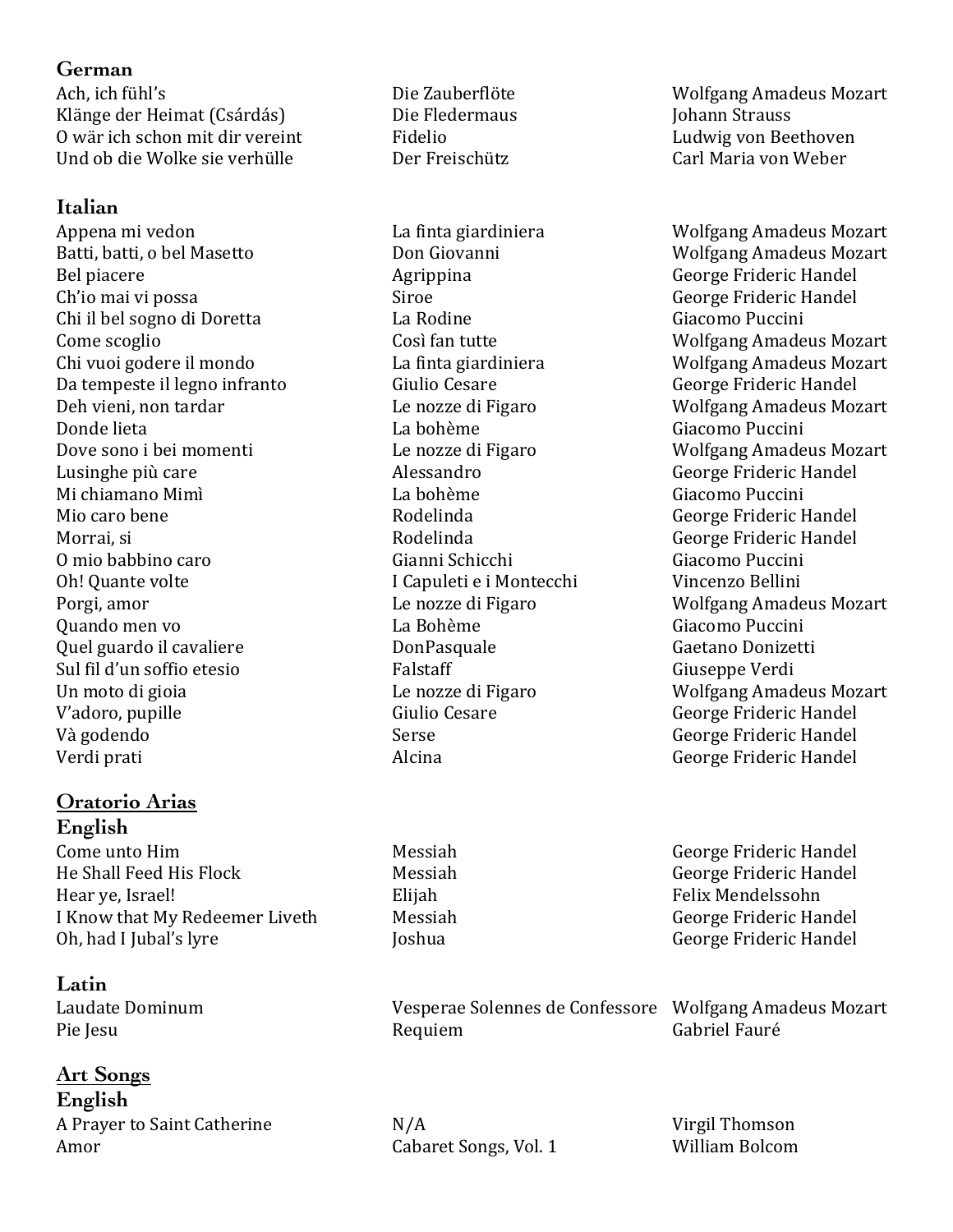Anne of Cleves Try Me, Good King Libby Larsen Blow, Blow, Thou Winter Wind Four Shakespeare Songs Erich Wolfgang Korngold Come and trip it The L'Allegro Come and trip it L'Allegro Come and trip it Desdemona's Song Song Four Shakespeare Songs Erich Wolfgang Korngold Dream Valley **3 Songs of William Blake, Op. 20** Roger Quilter Even **Eve-Song** Development Even Even and Even and Take Heggie Good Good Eve-Song Exercise Eve-Song Jake Heggie How can I keep from singing?  $N/A$  Andy Beck I love all graceful things  $N/A$  Eric H. Thiman I shall not live in vain **Faces** of Love Jake Heggie Jake Heggie It was a lover and his lass Five Shakespeare Songs, Op. 23 Roger Quilter Jane Seymour **Try Me, Good King** Libby Larsen Katherine Howard Try Me, Good King Libby Larsen Katherine of Aragon Try Me, Good King Libby Larsen Let us dance, let us sing bioclesian Dioclesian Henry Purcell Love's Philosophy Three Songs, Op. 3 Roger Quilter My Sister's New Red Hat **Once I** Was **Ricky** Ian Gordon Nocturne **Contract Confluence** On This Island **Benjamin** Britten Silent Noon The House of Life Ralph Vaughan Williams Snake Eve-Song Jake Heggie Social Note **Social Note Enough Rope** John Musto The Farm Eve-Song Eve-Song Jake Heggie The Quiet of the Woods Simple Songs, Op. 76 Max Reger There's Nothing Quite Like Money  $N/A$  Hanns Eisler To a Wild Rose Ten Woodland Sketches, Op. 51 Edward MacDowell Under the Greenwood Tree The Four Shakespeare Songs Erich Wolfgang Korngold When Birds Do Sing The Sour Shakespeare Songs Erich Wolfgang Korngold When I Have Sung My Songs  $N/A$  Ernest Charles

#### **French**

Bois Epais **N/A** Jean-Baptiste Lully Bonne nuit and the N/A Jules Massenet N/A Jules Massenet C'est l'Extase Ariettes Oubliées Claude Debussy Chevaux de Bois **Exercices** Clause Debussy **Clause** Debussy Civet à Toute Vitesse The La bonne cuisine the Leonard Bernstein Civet à Toute Vitesse Dans l'herbe **Figure Example 2018** Fiançailles pour rire Francis Poulenc Fleurs Fiançailles pour rire Francis Poulence Francis Poulence Green **Ariettes Oubliées** Claude Debussy Hôtel Banalités Francis Poulenc Il pleure dans mon coeur **Ariettes** Oubliées Claude Debussy Il vole **Figure Fiancailles** pour rire **Francis** Poulenc Je n'en dirai rien! Le Jolie Fille di Perth Georges Bizet L'Ombre des Arbres 
aux accessions des Arbres et al. Ariettes Oubliées  $\bullet$  Claude Debussy La Dame d'André **Election Exercits** Fiançailles pour rire Francis Poulenc La pâquerette  $N/A$  Charles Gounod Mon cadavre est doux comme un gant Fiançailles pour rire Francis Poulenc Plum Pudding The Company of La bonne cuisine Leonard Bernstein Queus de Boeuf (Ox-Tails) La bonne cuisine Leonard Bernstein Si mes vers avaient des ailes!  $N/A$  Reynaldo Hahn Spleen **Ariette Oubliées** Claude Debussy

Anne Boleyn Try Me, Good King Libby Larsen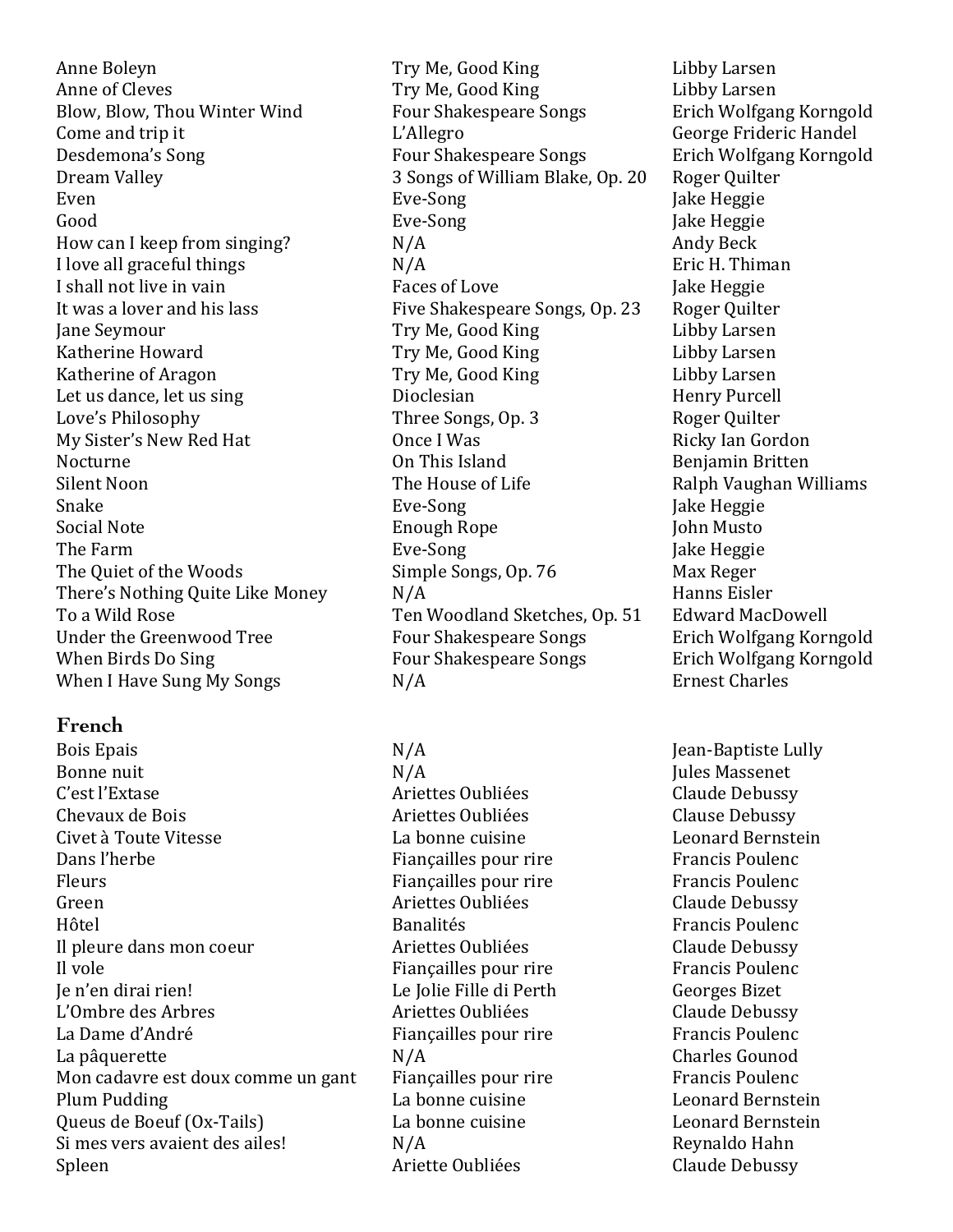#### **German**

Abendempfindung The K. 523 K. 523 Wolfgang Amadeus Mozart Als Luise die Briefe The Contract Contract Contract Contract Contract Contract Contract Contract Contract Contract Contract Contract Contract Contract Contract Contract Contract Contract Contract Contract Contract Contract Das Veilchen N/A Wolfgang Amadeus Mozart Der Schatzgräber The Hollywood Songbook Hanns Eisler Des Mädchens Klage The Words from Die Piccolomini Felix Mendelssohn Die Liebende Schreibt Op. 86 Felix Mendelssohn Du Ring an meinem Finger Theory Frauenliebe und Leben Theory Robert Schumann Erhebung Vier Lieder, Op. 2 Arnold Schoenberg Erwartung **Vier Lieder, Op. 2** Arnold Schoenberg **Arnold** Schoenberg Frühlingsglaube **Op.** 20 Company of the Schubert Company of the Schubert Company of the Schubert Company of the Schubert Ich hab in Penna **Italienisches Liederbuch** Hugo Wolf Ich trage meine Minne **Community** Community Op. 32 **Richard Strauss** Richard Strauss Im Frühling N/A Franz Schubert Neue Liebe **Sechs Gesänge, Op. 199** Felix Mendelssohn Schenk mir deinen goldenen Kamm Vier Lieder, Op. 2 Arnold Schoenberg Suleika N/A N/A Franz Schubert Waldsonne **Vier Lieder, Op. 2** Arnold Schoenberg Widmung Myrthen, Op. 25 Robert Schumann

#### **Italian**

Alma del core  $N/A$  Antonio Caldara Almen se non poss'io  $\qquad \qquad \qquad$  Quindici composizion da camera  $\qquad$  Vincenzo Bellini Anch'io son giovine **La cambiale di matrimonio** Gioachino Rossini Angiolo delicato fresco e bello 4 Rispetti, Op. 12 Ermano Wolf-Ferrari Aragonese N/A Gioachino Rossini Il baciaolo **N/A** Gaetano Donizetti Il tramonto Sei Romanze Giuseppe Verdi La zingara Sei Romanze Giuseppe Verdi O guarda, guarda quell nobile au gello  $4$  Rispetti, Op. 12 Ermano Wolf-Ferrari Oh, vieni al mare!<br>
Matinée musicale Caetano Donizetti Per la gloria d'adorarvi de controllo della Griselda del Giovanni Bonocini Quando ti vidia canto apparire  $\begin{array}{ccc} 4 &$  Rispetti, Op. 12 Ermano Wolf-Ferrari Sia benedetto chi fece lo mondo! 4 Rispetti, Op. 12 Ermano Wolf-Ferrari Vieni, vieni o mio diletto  $N/A$  Antonio Vivaldi Se nel ben  $N/A$  Alessandro Stradella Se tu m'ami  $N/A$  Alessandro Parisotti

#### **Spanish**

#### **Musical Theatre Songs**

Anything You Can Do **Annie Get Your Gun** Irving Berlin Art is Calling For Me The Enchantress The Enchantress Victor & Herbert Being in Love **The Music Man** Meredith Wilson

Tavouk Gueunksis Tabonne cuisine Lames Leonard Bernstein Tout gai! Tout gail in the Cinq Mélodies Populaires Maurice Ravel Violon Fiançailles pour rire Francis Poulence Francis Poulence

Lágrimas mías **El anillo** de hierro **El anillo de hierro** Pedro Miguel Marqués

A Lovely Night **Cinderella** Cinderella Rodgers & Hammerstein